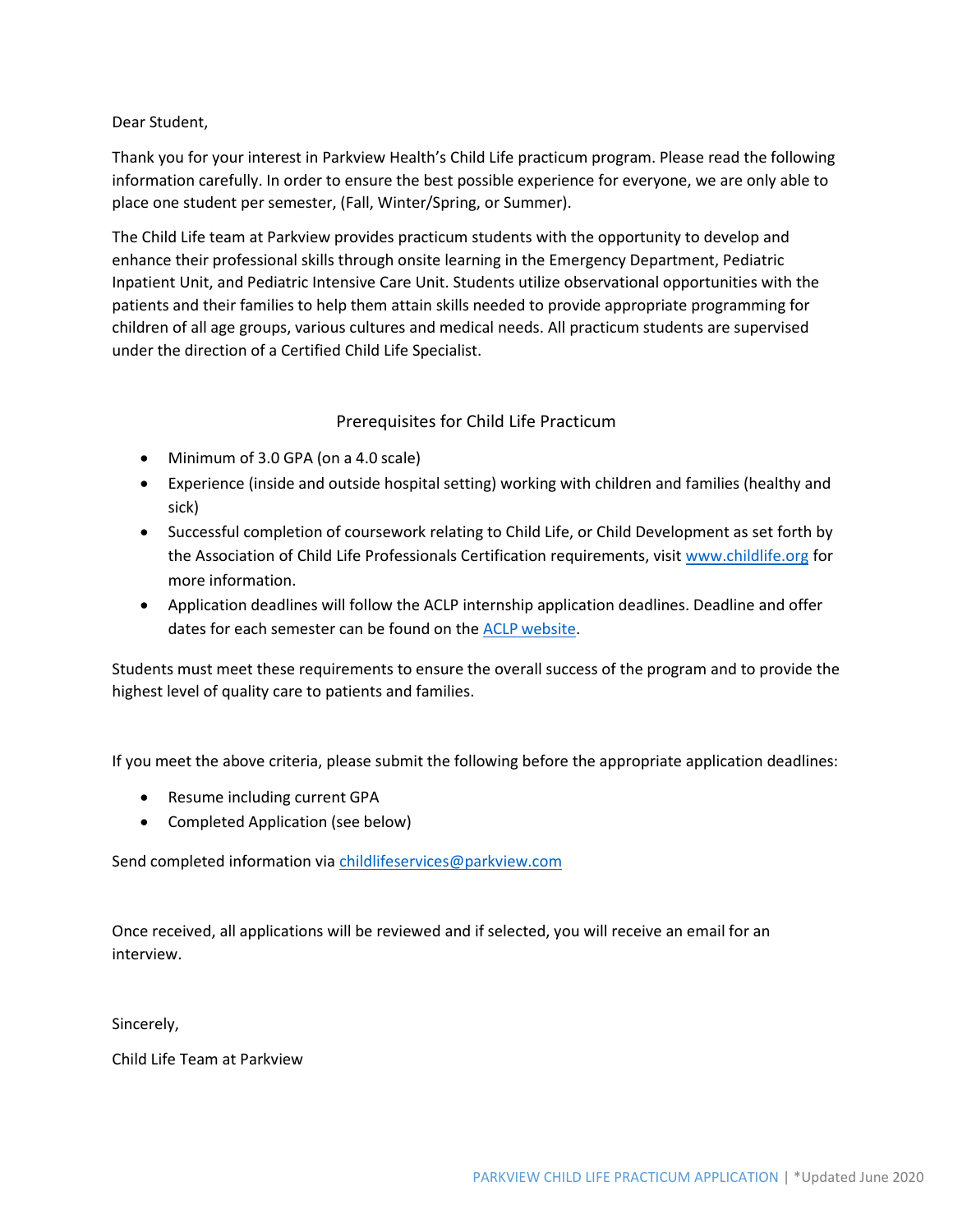# CHILD LIFE PRACTICUM APPLICATION

# PARKVIEW WOMEN'S AND CHILDREN'S HOSPITAL

| <b>STUDENT INFORMATION:</b>                                                                          |  |  |  |  |
|------------------------------------------------------------------------------------------------------|--|--|--|--|
|                                                                                                      |  |  |  |  |
|                                                                                                      |  |  |  |  |
|                                                                                                      |  |  |  |  |
|                                                                                                      |  |  |  |  |
| RELATIONSHIP__________________                                                                       |  |  |  |  |
| <b>UNIVERSITY INFORMATION:</b>                                                                       |  |  |  |  |
|                                                                                                      |  |  |  |  |
|                                                                                                      |  |  |  |  |
| CUMULATIVE GPA __________                                                                            |  |  |  |  |
| Check one: During practicum I will be an ______ affiliated student ______ unaffiliated student       |  |  |  |  |
|                                                                                                      |  |  |  |  |
|                                                                                                      |  |  |  |  |
|                                                                                                      |  |  |  |  |
| PRESENT LEVEL (check one)                                                                            |  |  |  |  |
| Undergraduate junior_______Undergraduate senior_______Graduate student                               |  |  |  |  |
|                                                                                                      |  |  |  |  |
| What days and times are you available to fulfill your practicum hours? _____________________________ |  |  |  |  |
|                                                                                                      |  |  |  |  |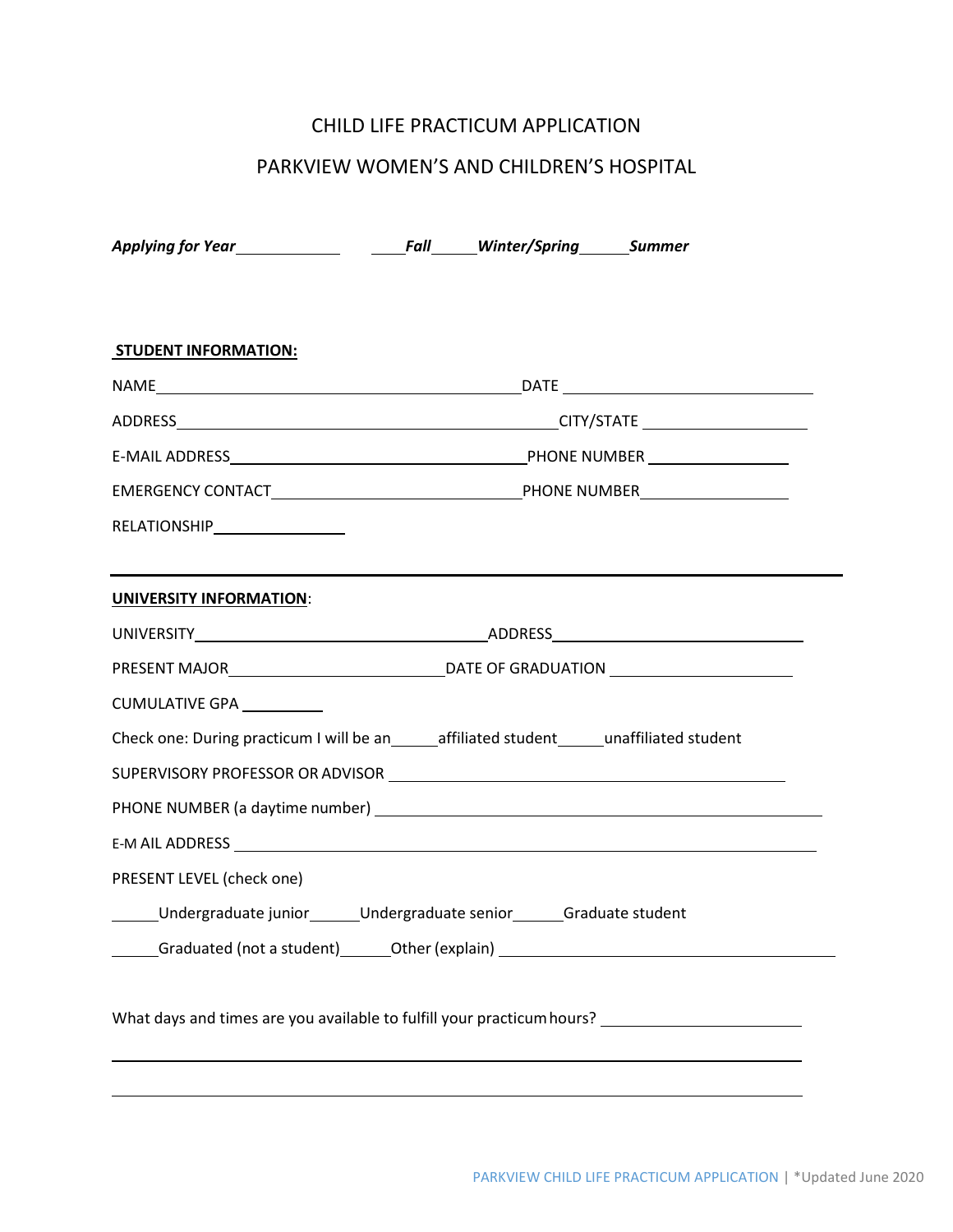What other commitments will you have during your practicum? \_\_\_\_\_\_\_\_\_\_\_\_\_\_\_\_\_\_\_\_\_

Would you be taking classes during your practicum? If yes, will they be in person or online? \_\_\_\_\_\_\_\_\_\_\_\_

#### **List coursework relevant to Child Life practice (completed or in process of completion)**

Course Title Grade

| 2. $\overline{\phantom{a}}$                                                                                                                                                                                                    |  |
|--------------------------------------------------------------------------------------------------------------------------------------------------------------------------------------------------------------------------------|--|
| $\frac{1}{2}$                                                                                                                                                                                                                  |  |
| 4.                                                                                                                                                                                                                             |  |
| $5.$ $\overline{\phantom{a}}$                                                                                                                                                                                                  |  |
| 6.                                                                                                                                                                                                                             |  |
|                                                                                                                                                                                                                                |  |
| 8.                                                                                                                                                                                                                             |  |
| 9.                                                                                                                                                                                                                             |  |
|                                                                                                                                                                                                                                |  |
|                                                                                                                                                                                                                                |  |
| ,我们也不会有什么。""我们的人,我们也不会有什么?""我们的人,我们也不会有什么?""我们的人,我们也不会有什么?""我们的人,我们也不会有什么?""我们的人<br><b>Experience with Children in Healthcare and Non-Healthcare Settings:</b>                                                                 |  |
| DATES $/$ $/$ $T0$ $/$ $/$                                                                                                                                                                                                     |  |
|                                                                                                                                                                                                                                |  |
| RESPONSIBILITIES POSTAGE AND A CONTRACT A CONTRACT A CONTRACT OF A CONTRACT OF A CONTRACT OF A CONTRACT OF A CONTRACT OF A CONTRACT OF A CONTRACT OF A CONTRACT OF A CONTRACT OF A CONTRACT OF A CONTRACT OF A CONTRACT OF A C |  |
|                                                                                                                                                                                                                                |  |
|                                                                                                                                                                                                                                |  |

 $\overline{\phantom{a}}$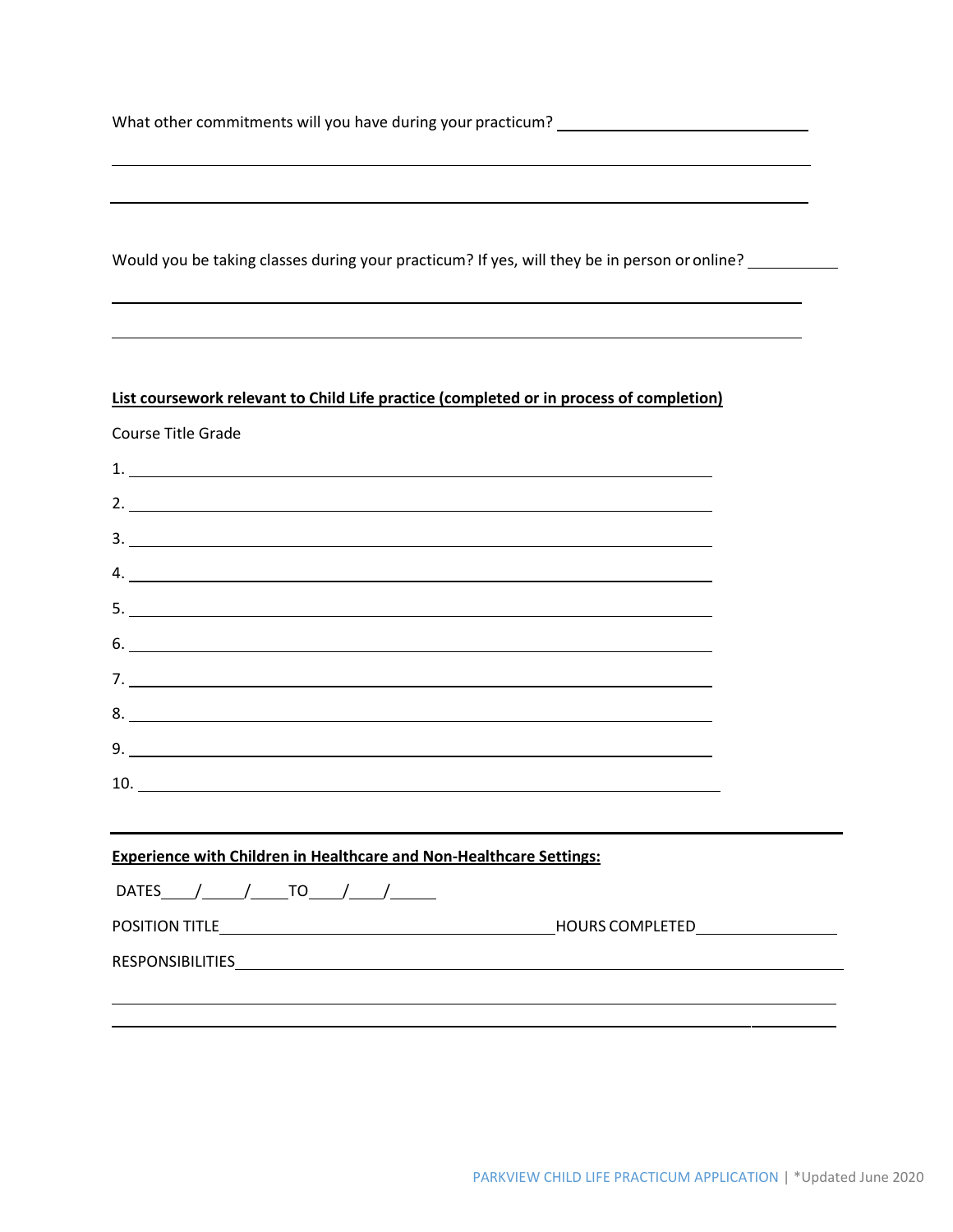| DATES_____/______/______TO_____/______/_______                                                                        |                                                                                  |
|-----------------------------------------------------------------------------------------------------------------------|----------------------------------------------------------------------------------|
|                                                                                                                       |                                                                                  |
|                                                                                                                       |                                                                                  |
|                                                                                                                       | ,我们也不会有什么。""我们的人,我们也不会有什么?""我们的人,我们也不会有什么?""我们的人,我们也不会有什么?""我们的人,我们也不会有什么?""我们的人 |
| <u> 1989 - Andrea Santa Andrea Santa Andrea Santa Andrea Santa Andrea Santa Andrea Santa Andrea Santa Andrea San</u>  |                                                                                  |
|                                                                                                                       |                                                                                  |
|                                                                                                                       |                                                                                  |
|                                                                                                                       |                                                                                  |
|                                                                                                                       |                                                                                  |
| ,我们也不会有什么。""我们的人,我们也不会有什么?""我们的人,我们也不会有什么?""我们的人,我们也不会有什么?""我们的人,我们也不会有什么?""我们的人                                      |                                                                                  |
| <u> 1989 - Andrea Santa Andrea Santa Andrea Santa Andrea Santa Andrea Santa Andrea Santa Andrea Santa Andrea San</u>  |                                                                                  |
|                                                                                                                       |                                                                                  |
| DATES $/$ $/$ $T0$ $/$ $/$                                                                                            |                                                                                  |
|                                                                                                                       |                                                                                  |
|                                                                                                                       |                                                                                  |
|                                                                                                                       |                                                                                  |
|                                                                                                                       |                                                                                  |
|                                                                                                                       |                                                                                  |
| DATES $1$ TO $1$                                                                                                      |                                                                                  |
|                                                                                                                       |                                                                                  |
| RESPONSIBILITIES <b>And All and All and All and All and All and All and All and All and All and All and All and A</b> |                                                                                  |
|                                                                                                                       |                                                                                  |
|                                                                                                                       |                                                                                  |
|                                                                                                                       |                                                                                  |
| DATES $/$ $/$ $T0$ $/$ $/$                                                                                            |                                                                                  |
|                                                                                                                       |                                                                                  |
|                                                                                                                       |                                                                                  |
|                                                                                                                       |                                                                                  |
|                                                                                                                       |                                                                                  |